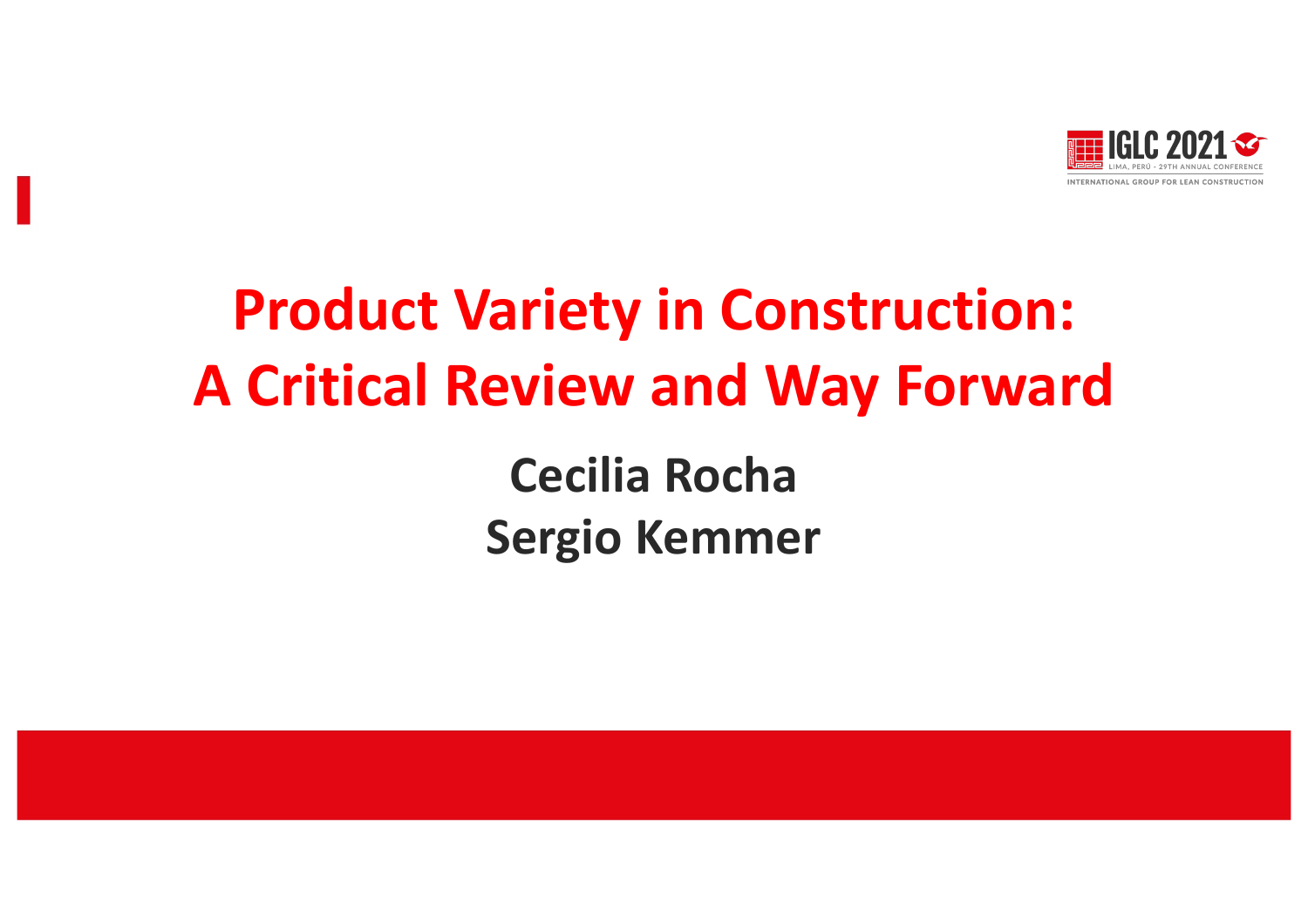

## **Introduction**

- Customisation (or product variety) creates an additional level of variability
	- Variability of the product itself
	- Variability in client's input
- How to measure product variety in construction and its effect on flow?
- Revise existing conceptualizations and identify new ones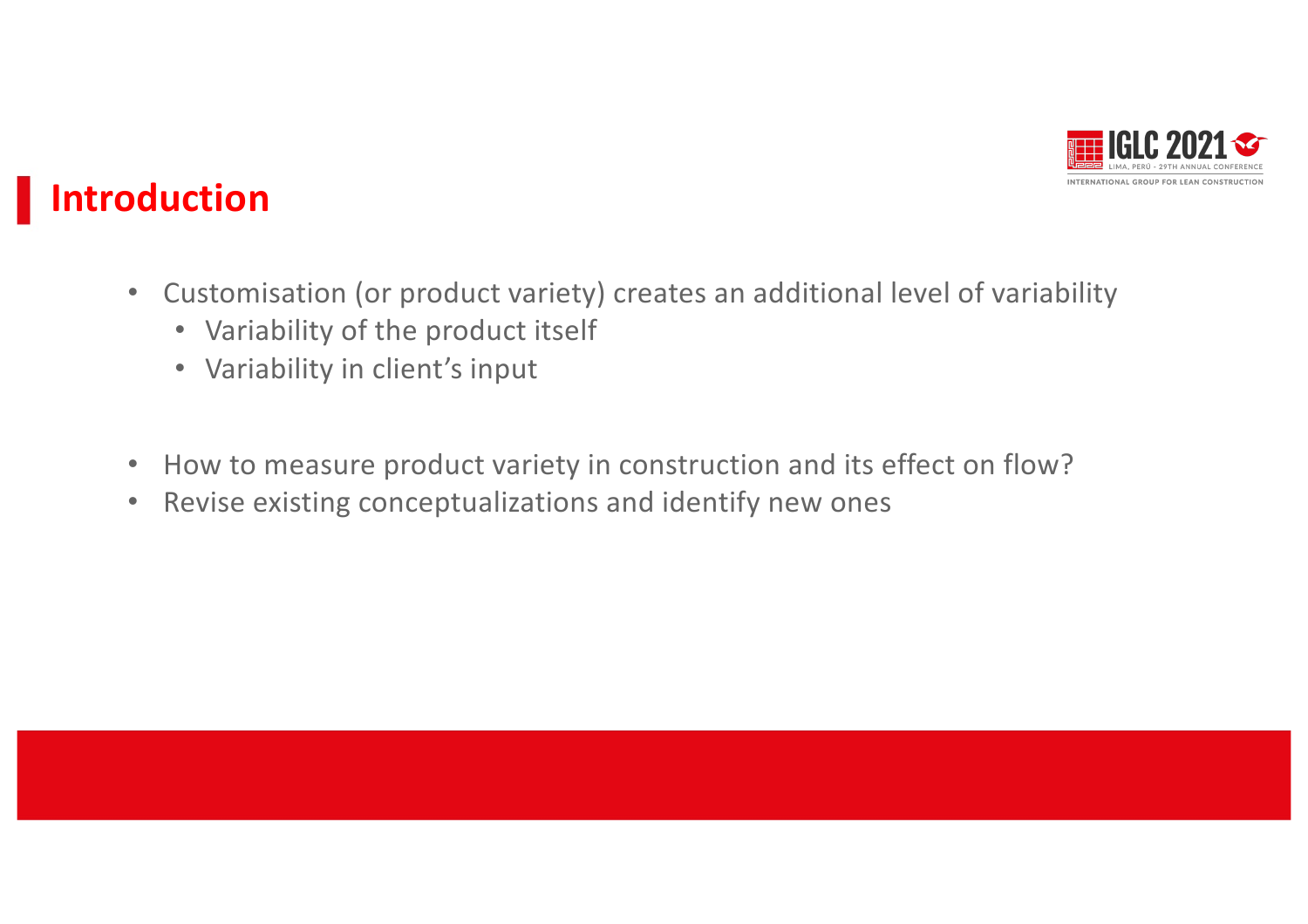

#### **Product variety: hierarchical product breakdown**

Functional decomposition of a building into system and physical parts



<sup>(</sup>based on Schoenwitz et al. 2012, 2017)

Limitations

- Does not allow spatial changes to be appropriately framed
- Does not reflect the way buildings are erected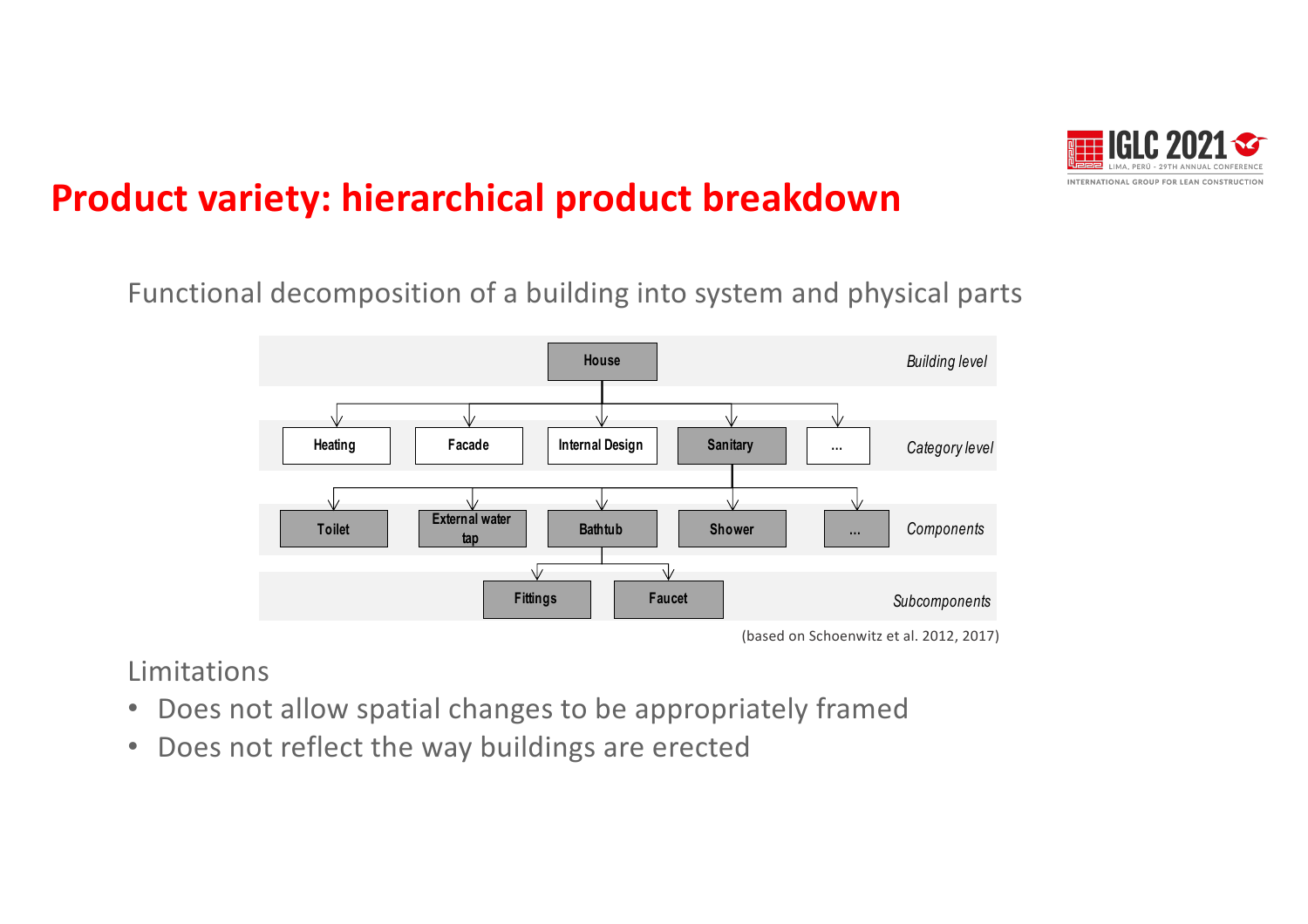

#### **Product variety: supply chain types**

Based on the Decoupling Point (DP) moment in which clients input enter the supply chain

| <b>Generic production stage</b> | Supply chain type    | <b>Customization strategy</b> |
|---------------------------------|----------------------|-------------------------------|
| DP in design                    | Buy to order         | Pure customization            |
| DP in fabrication               | Make to order        | Tailored customization        |
| DP in assembly                  | Assemble to order    | Customized standardization    |
| DP in distribution              | Make to stock        | Segmented standardization     |
| $- -$                           | Ship to stock        | Pure standardization          |
|                                 | (Naylor et al. 1999) | (Lampel and Mintzberg 1996)   |

Limitations

- Generic understanding of product variety not at a project level
- "Construction as an engineered-to-order industry"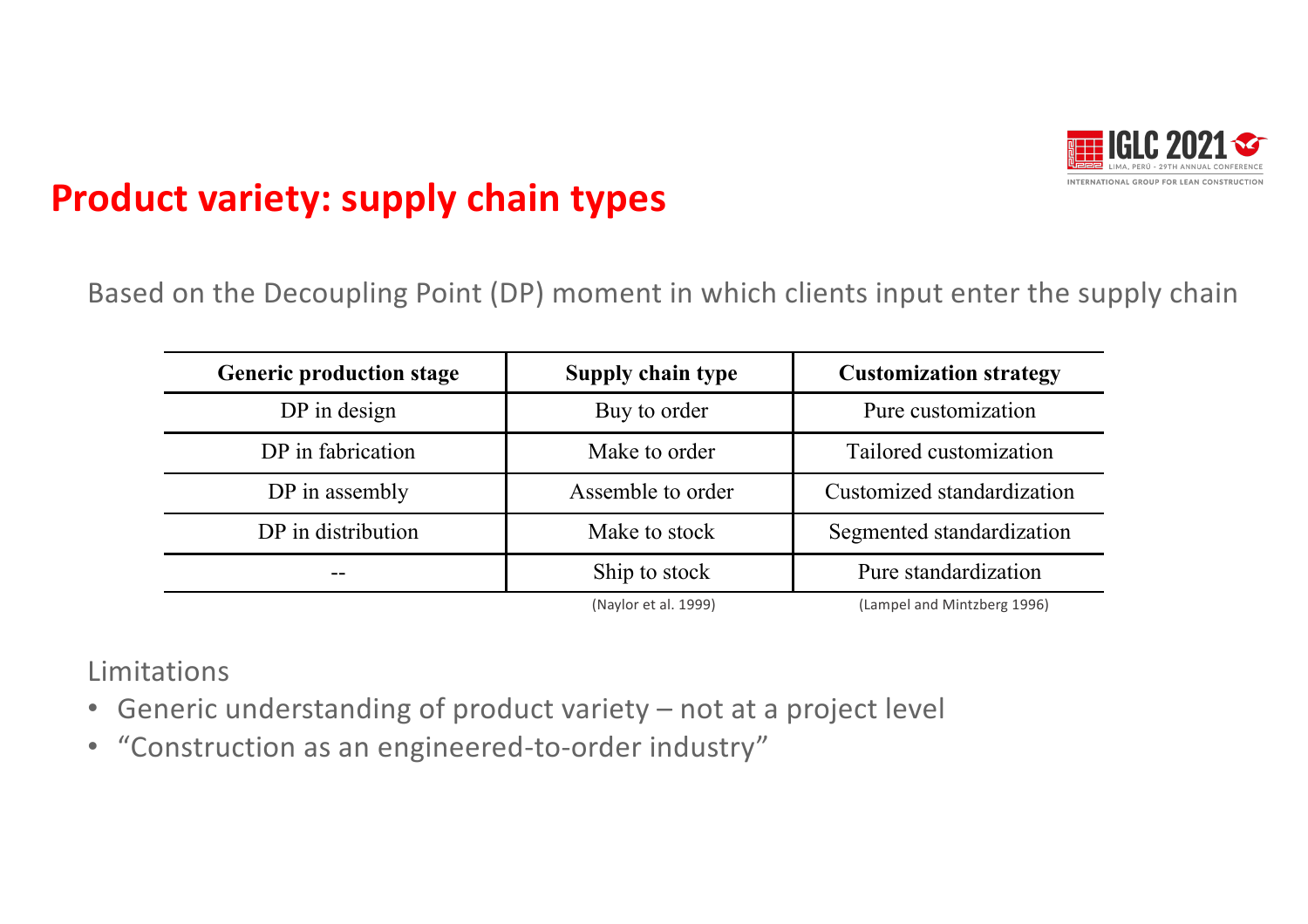

### **The way forward**

#### Decoupling Point (DP) and Work structure/Work packages



Benefits

- Flexible to accommodate one-off products and varied construction sequences
	- Similar potential for Design Structure Matrix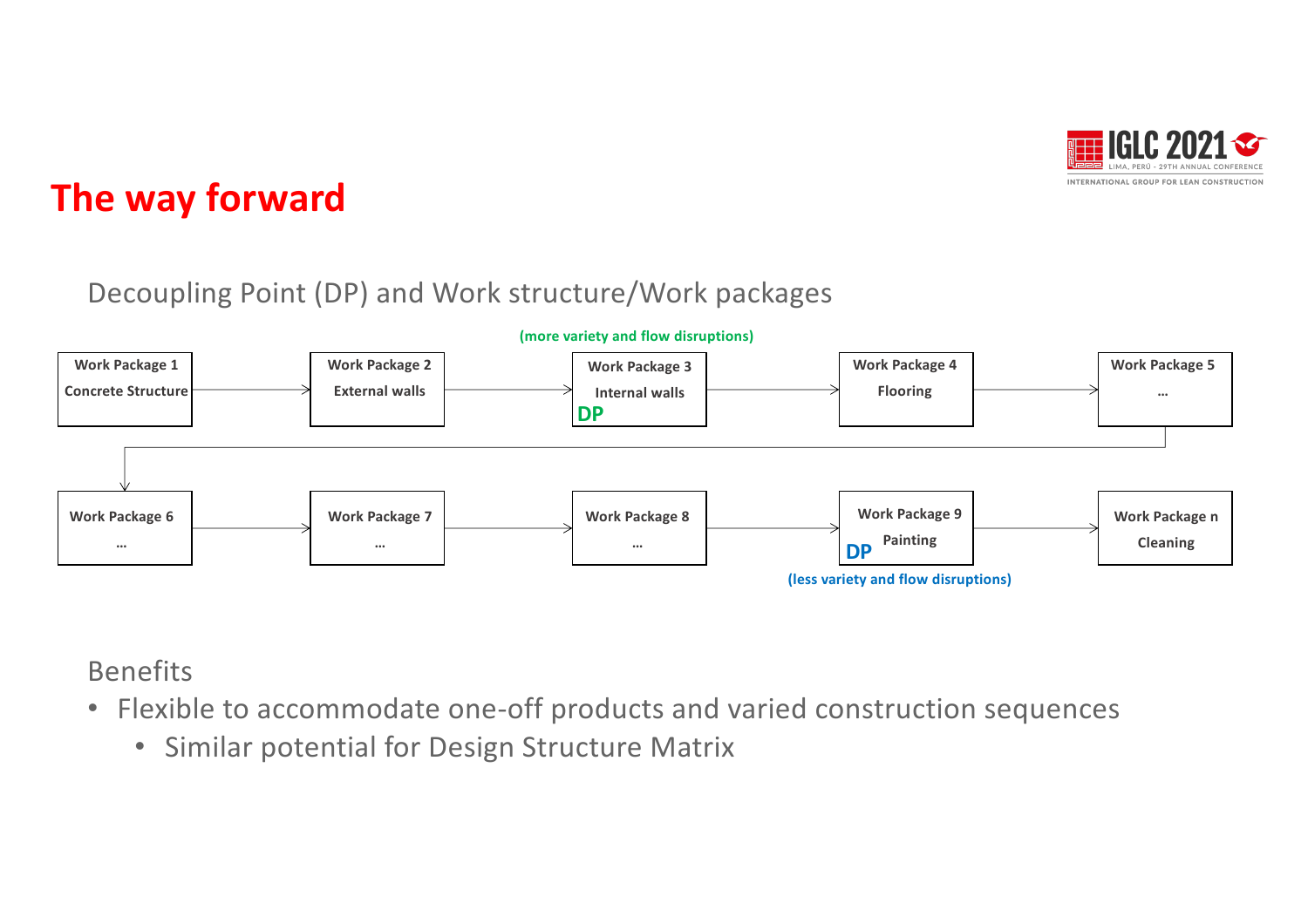

## **The way forward**

#### Product Variants and Modules



#### Benefits

- Product variants linked to production effect in flow is better understood
- Extended definition of module (any building component, material, etc.) allowing complexities in production due to product variety to be accounted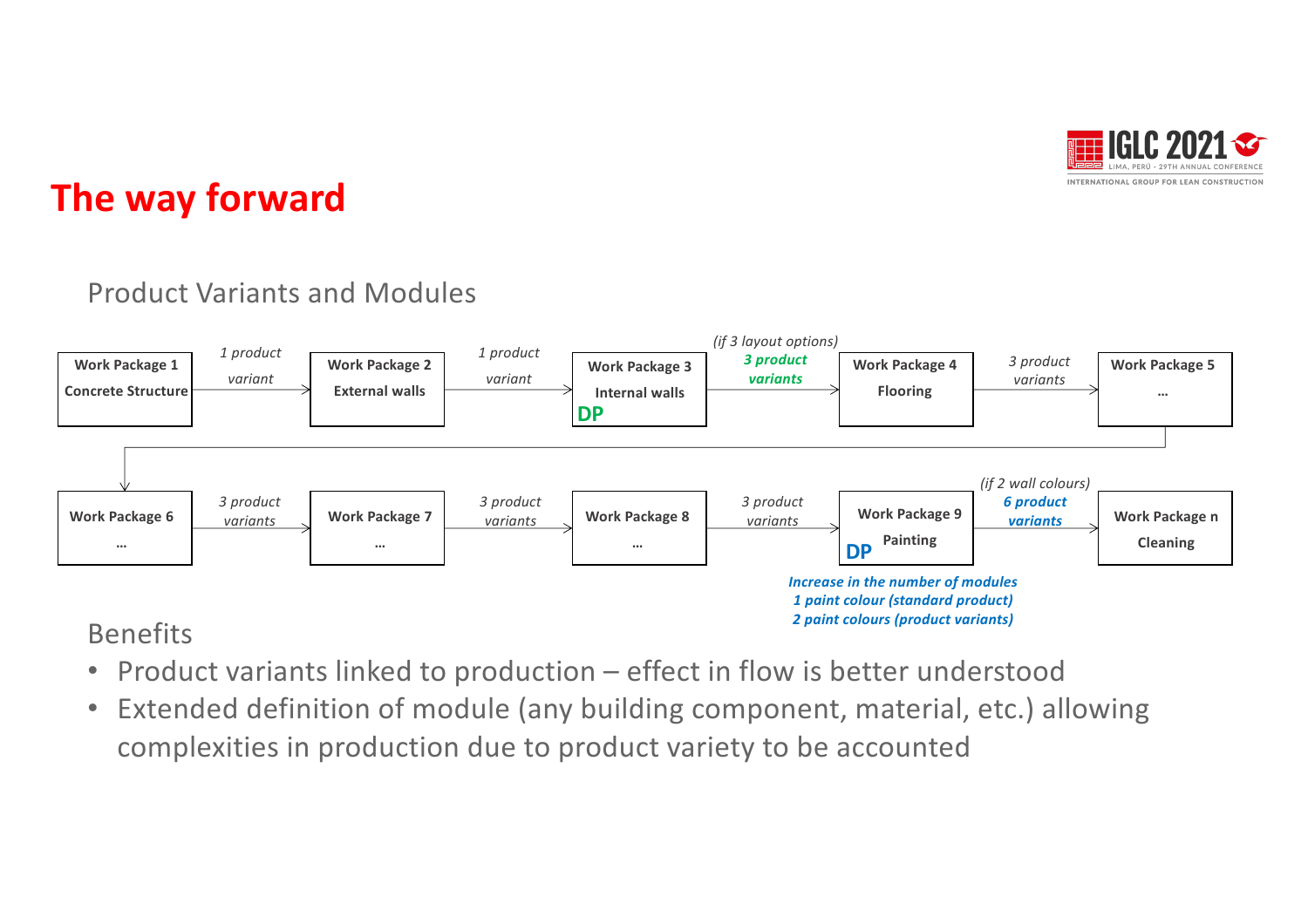

### **Conclusions**

- Lack of conceptual frameworks to measure product variety at projects level
- Key to assist practitioners in deciding on customisation strategies
	- Example: Which strategy is more detrimental to flow? A) Four internal layout options and two flooring options B) Three kitchen layout options and three wall colours
- Conceptual frameworks need to account for the specificities of construction
	- One-off products entailing spatial/layout changes
	- Varied construction methods (more or less prefab) and sequences